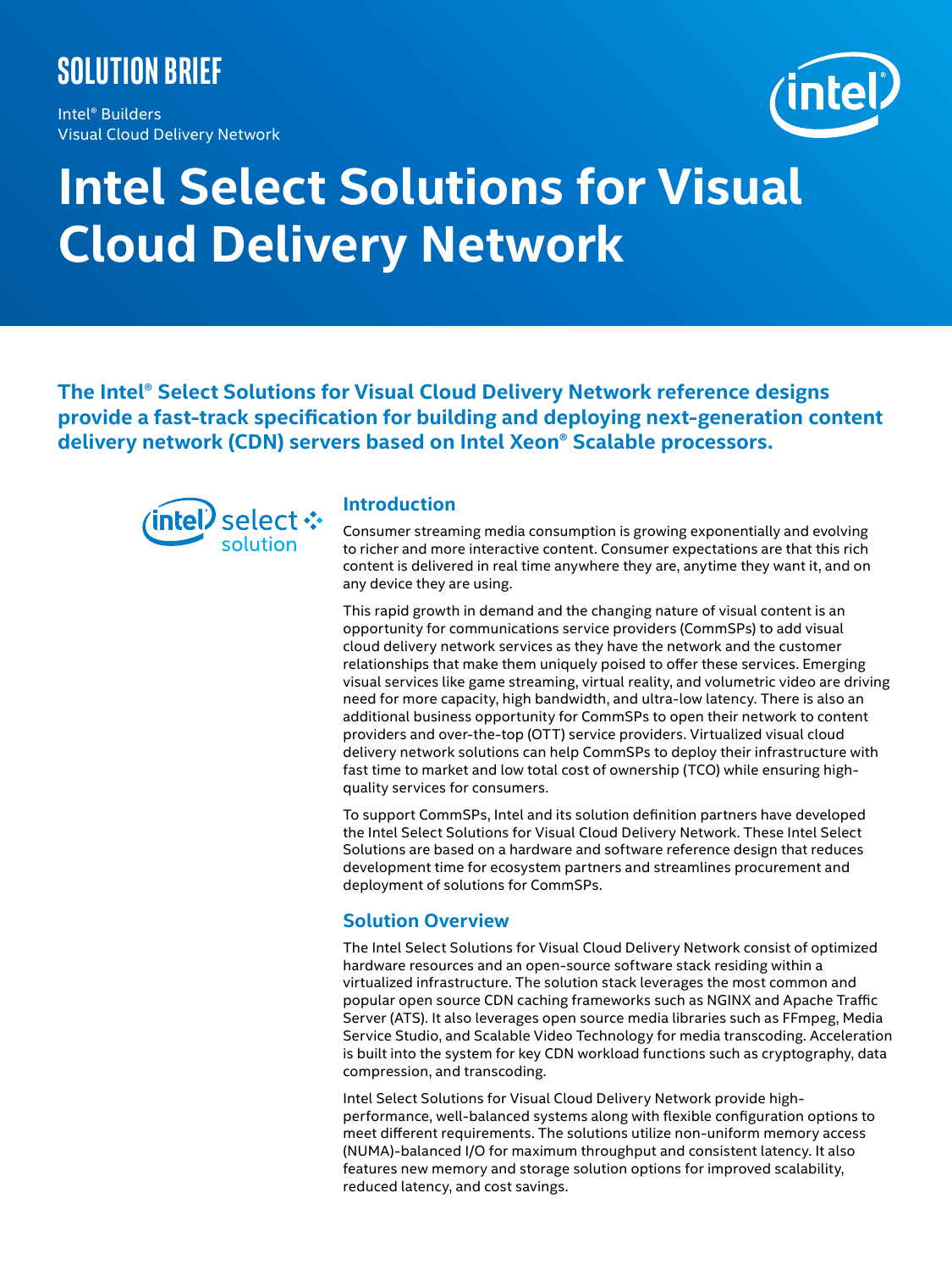### **What Are Intel Select Solutions?**

Intel Select Solutions are pre-defined, workload-optimized solutions designed to minimize the challenges of infrastructure evaluation and deployment. Solutions are validated by OEMs/ODMs, certified by ISVs, and verified by Intel. Intel develops these solutions in extensive collaboration with hardware, software, and operating system vendor partners and with the world's leading data center and service providers. Every Intel Select Solution is a tailored combination of Intel data center compute, memory, storage, and network technologies that delivers predictable, trusted, and compelling performance.

To refer to a solution as an Intel Select Solution, a vendor must:

- 1. Meet the software and hardware stack requirements outlined by the solution's reference-design specifications
- 2. Replicate or exceed established reference-benchmark test results
- 3. Publish a solution brief and a detailed implementation guide to facilitate customer deployment

Solution providers can also develop their own optimizations in order to give end customers a simpler, more consistent deployment experience.

# **Intel Platform Technologies**

The Intel Select Solutions for Visual Cloud Delivery Network integrate a number of advanced Intel technologies for their performance, data security features, and other functionality.

**2nd generation Intel Xeon Gold processors** are specified in all models of the Intel Select Solutions for Visual Cloud Delivery Network. These CPUs are available with up to 24 cores per socket and frequency up to 2.3 GHz for workloadoptimized performance. Intel Xeon Gold processors also feature important platform technologies that can play a role in Intel Select Solutions for Visual Cloud Delivery Network, including the following:

- Intel Virtualization Technology (Intel VT) provides hardware abstraction to allow multiple workloads to coexist and share common resources while maintaining full isolation.
- Intel Boot Guard technology is hardware-based boot integrity protection that helps prevent unauthorized software and malware takeover of boot blocks critical to a system's function.

**Intel Optane™ DC persistent memory** helps to address memory constraint challenges for latency-sensitive CDN use cases such as live streaming. For CDN applications, the ability to provision content closer to the consumer for a faster, better user experience is critical. Operators have turned to high performance storage technologies (such as PCIe storage devices) and are increasingly hosting rich content in memory to make it faster and more accessible. But large capacity memory DIMMs can be cost-prohibitive to scale. Intel Optane DC persistent memory helps to address this challenge because it can offer lower per-Gigabyte memory cost, and similar performance as DRAM. Higher memory density enables operators to host more channels per node at similar cost. Intel Optane DC persistent memory modules are available in per module capacities of 128 GB, 256 GB and 512 GB per module.

**Intel Visual Compute Accelerator 2** (Intel VCA 2) is a fullheight, full-length, two-slot PCIe Gen 3 hardware accelerator card that provides high-density video transcoding capability. The Intel VCA 2 enhances the Intel Xeon Scalable processor platforms with P580 Iris® Pro graphics for powerful media performance and Intel Quick Sync Video for ultra-fast media transcode performance.

**Intel Solid State Drive Data Center Family (Intel SSD Data Center Family)** includes NVMe-based Intel SSD Data Center P4510 Series , and Intel Optane DC SSD P4800x that are based on Intel 3D NAND Technology and designed for cloud infrastructures, offering outstanding quality, reliability, and advanced manageability and serviceability to minimize service disruptions. The Intel 3D NAND Technology-based SSDs provide high capacity storage. The Intel Optane DC SSD P4800X supports fast caching and fast storage at low latency and high endurance compared to traditional NAND and hard disk drives. When used for caching, Intel Optane DC SSDs help to increase scale by accommodating more capacity than alternative DRAM based memory technologies typically used for caching.

**Intel QAT** is a hardware acceleration technology that provides lookaside cryptographic and compression/ decompression co-processing services for the CPU. Intel QAT is built into certain Intel processor platform chipsets and can be added to a server as additional PCIe adapter and is included via PCIe-based add-in card options.

The 25Gb **Intel Ethernet 700 Series Network Adapters**  accelerate the performance of Intel Select Solutions for Visual Cloud Delivery Network. The Intel Ethernet 700 Series delivers validated performance ready to meet highquality thresholds for data resiliency and service reliability with broad interoperability.<sup>1</sup> All Intel Ethernet products are backed by worldwide pre- and post-sales support and offer a limited lifetime warranty.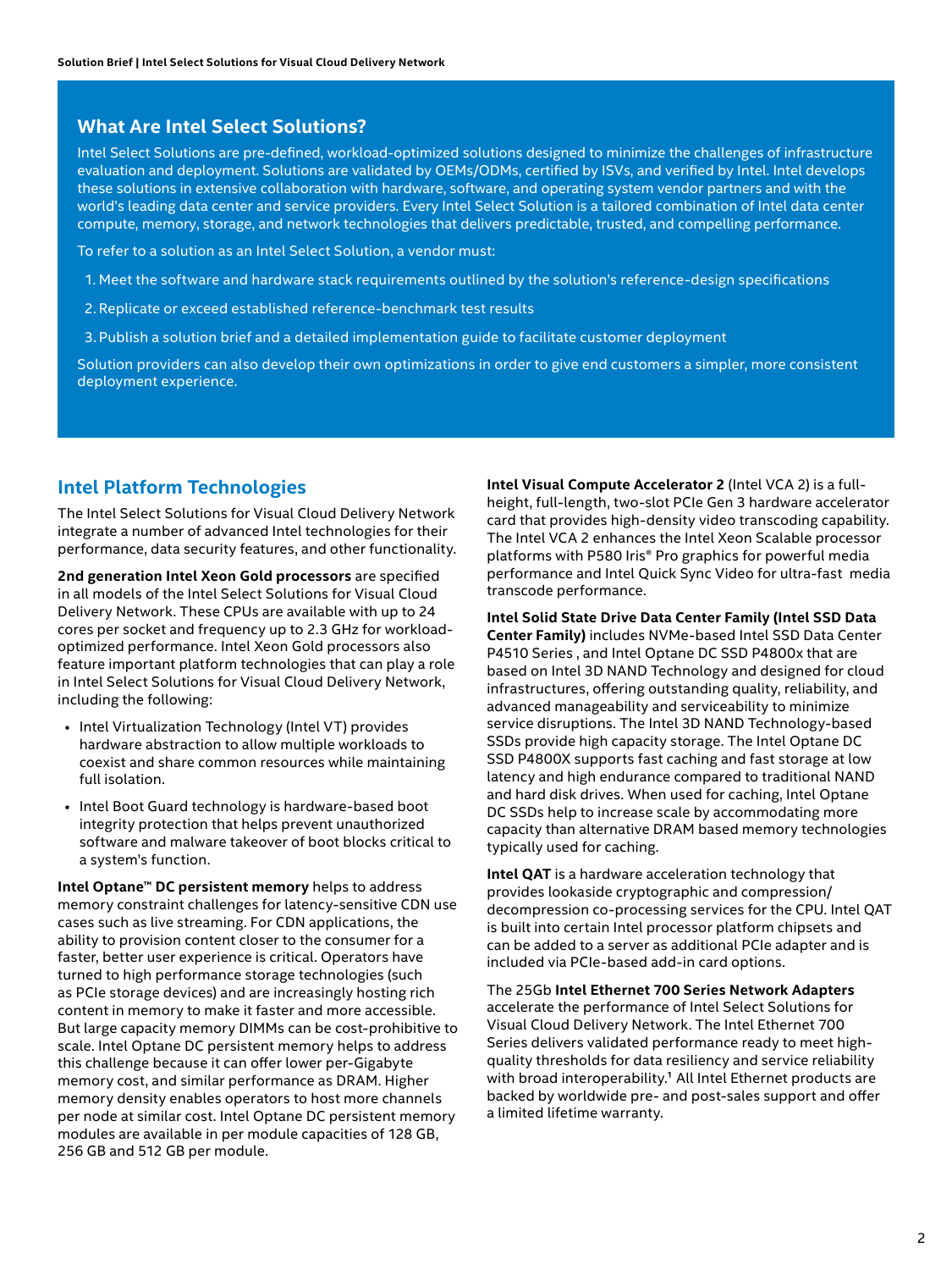# **2nd Generation Intel Xeon Scalable processors:**

- Offer high scalability that is cost-efficient and flexible, from the multi-cloud to the intelligent edge
- Establish a seamless performance foundation to help accelerate data's transformative impact
- Support breakthrough Intel Optane DC persistent memory technology
- Accelerate artificial-intelligence (AI) performance and help deliver AI readiness across the data center
- Provide hardware-enhanced platform protection and threat monitoring

# **Base and Plus Configurations**

Intel and its solution definition partners have carefully designed the hardware platform requirements of the Intel Select Solutions for Visual Cloud Delivery Network to deliver performance and efficiency for CDN applications. There are two configurations that offer different value-performance tradeoffs for different use cases. The base design is configured for video on demand (VOD) applications, while the plus design offers higher performance for live streaming, live transcoding, and VOD applications. Figure 1 demonstrates the software stack and some of the available configuration options for the solutions.



#### **Figure 1.** Built in application layer for CDN services and hardware configuration options.

Table 1 outlines some of the high-level hardware requirements for both configurations.

| <b>INGREDIENT</b>                                                        | <b>BASE CONFIGURATION</b>                                                                                                                                                                             | <b>PLUS CONFIGURATION</b>                                                                                                                                                                                                                                               |
|--------------------------------------------------------------------------|-------------------------------------------------------------------------------------------------------------------------------------------------------------------------------------------------------|-------------------------------------------------------------------------------------------------------------------------------------------------------------------------------------------------------------------------------------------------------------------------|
| <b>PROCESSOR</b>                                                         | 2 x Intel Xeon Gold 6230 processor (2.1 GHz, 20 cores),<br>or Intel Xeon Gold 6230N processor (2.3 GHz, 20 cores),<br>or Intel Xeon Gold 5218R (2.1 GHz, 20 cores), or<br>higher number SKU           | 2 x Intel Xeon Gold 6252 processor (2.1 GHz, 24 cores),<br>or Intel Xeon Gold 6248R (3.0 GHz, 24 cores), or<br>higher number SKU                                                                                                                                        |
| <b>DRAM</b><br><b>AND INTEL</b><br><b>OPTANE DC</b><br><b>TECHNOLOGY</b> | Option 1: 384 GB DRAM<br>Option 2: 192 GB DRAM plus 512 GB Intel Optane DC<br>persistent memory <sup>3</sup>                                                                                          | Option 1: 384 GB DRAM plus 1.0 TB Intel Optane DC<br>persistent memory <sup>3</sup><br>Option 2: 192 GB DRAM plus 1.5 TB Intel Optane DC<br>persistent memory <sup>3</sup><br>Option 3: 384 GB DRAM plus 2 x Intel Optane DC SSD<br>P4800X Series @ 750 GB <sup>3</sup> |
| <b>NICS</b>                                                              | 2 x 25GbF Dual Port Intel Ethernet Controller XXV710                                                                                                                                                  | 2 X 25GbF Dual Port Intel Ethernet Controller XXV710                                                                                                                                                                                                                    |
| <b>INTEL OAT</b>                                                         | Intel QuickAssist Adapter 8960 (PCIe) add in card (AIC), <sup>3</sup><br>or<br>Intel C627 chipset with Intel QAT enabled integrated<br>with minimum PCIe $\times$ 8 uplink or higher SKU <sup>3</sup> | Intel QuickAssist Adapter 8970 (PCIe) AIC, <sup>3</sup> or<br>Intel C627 chipset with Intel QAT enabled integrated<br>with minimum PCIe x 16 uplink or higher SKU <sup>3</sup>                                                                                          |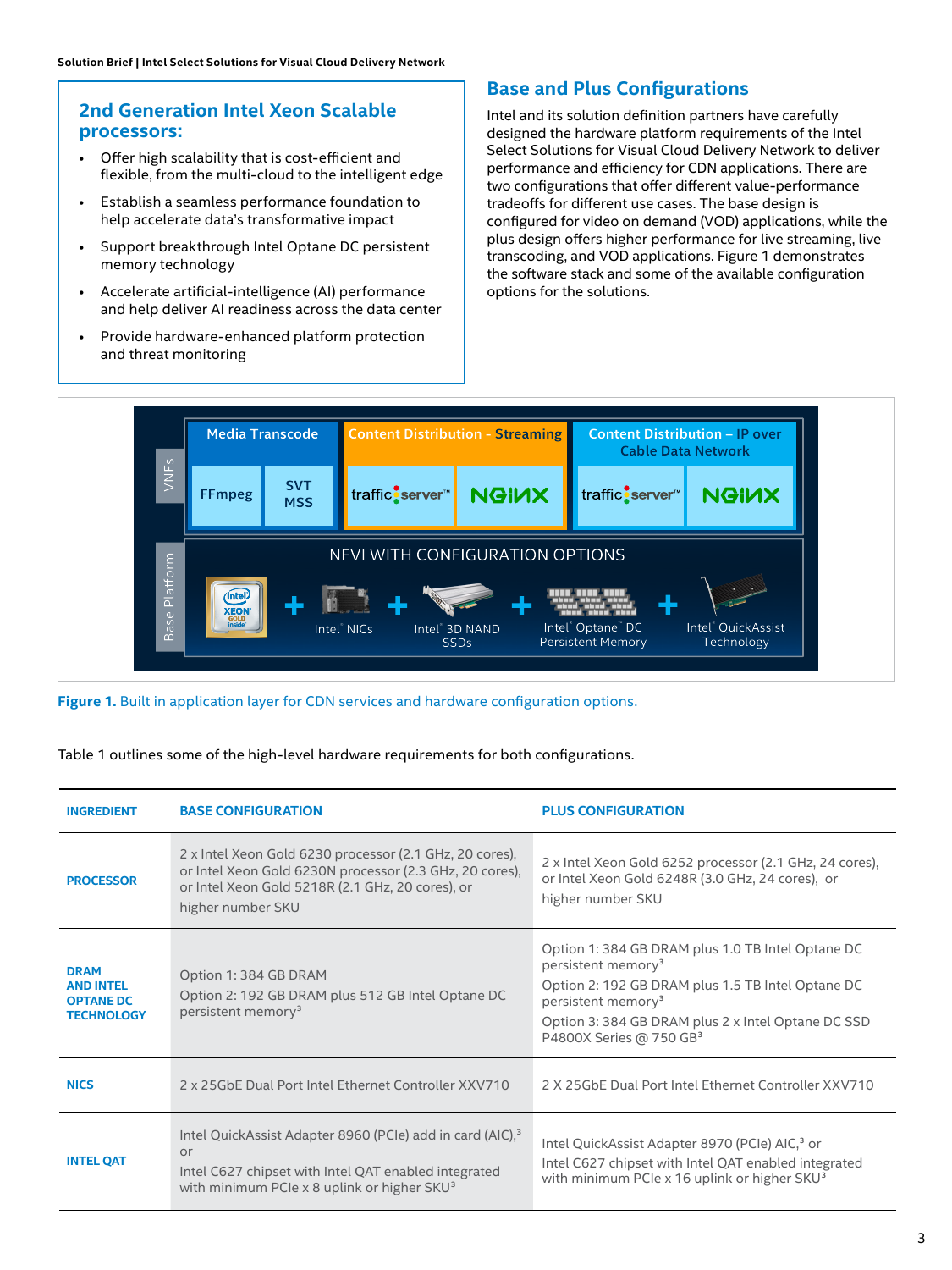| <b>VISUAL CLOUD</b><br><b>ACCELERATION</b><br><b>CARD</b> | Not applicable                                                                                                                                                               | Intel Visual Compute Accelerator 2 <sup>3</sup>                                                                                                                                                    |
|-----------------------------------------------------------|------------------------------------------------------------------------------------------------------------------------------------------------------------------------------|----------------------------------------------------------------------------------------------------------------------------------------------------------------------------------------------------|
| <b>INTEL 3D NAND</b><br>SSDs <sup>2</sup>                 | 2 x Intel SSD Data Center P4510 Series for NVMe @ 2.0<br>TB (for OS and primary data), and<br>12 x Intel SSD Data Center P4510 Series for NVMe @ 4.0<br>TB (for content) $3$ | 4 x Intel SSD Data Center P4510 Series for NVMe @ 2.0<br>TB (for OS and primary data), and<br>10 x Intel SSD Data Center P4510 Series for NVMe @ 8.0<br>TB (for VoD. IPCDN workloads) <sup>3</sup> |
| <b>LAN ON</b><br><b>MOTHERBOARD</b>                       | 2 x 10 Gbps or 25 Gbps port pre-boot execution<br>environment (PXE) and operation, administration and<br>management (OAM), and<br>1 Gbps or 10 Gbps port for management NIC  | 2 x 10 Gbps or 25 Gbps port for PXE and OAM, and<br>1 Gbps or 10 Gbps port for management NIC                                                                                                      |

**Table 1.** Hardware configurations for Intel Select Solutions for Visual Cloud Delivery Network.

# **Software and Firmware Stack**

The Intel Select Solutions for Visual Cloud Delivery Network are designed to offer an optimized and validated software stack to allow CommSPs to deploy their preferred CDN software. CommSPs have the flexibility to use either open source CDN software or commercial CDN software. This stack includes media frameworks, operating system and drivers, and BIOS recommendations. The frameworks supported include the following (see also Table 2):

- Media Transcode: FFmpeg is a widely used framework for media processing and media transcoding applications. Intel provides a highly optimized software development kit (SDK) for HEVC encoding and also for media transcoding using the Intel VCA 2 hardware accelerator card.
- Live Streaming Distribution: HLS and DASH are recommended for live streaming benchmarking as they are used worldwide and have been well supported by the NGINX and Apache Traffic Server (ATS) framework.
- Content Distribution (IP CDN): The Intel Select Solutions for Visual Cloud Delivery Network support both NGINX and ATS. By supporting both of these alternatives, Intel covers the CommSP market with support for two of the most popular frameworks.
- Media Solution Development: Intel Media Server Studio is supported on the solution to provide software development tools and libraries needed to develop, debug, and deploy enterprise-grade media solutions on Intel VCA 2. The tool set supports development of tools for transcoding live, over-the-top broadcasting, and streaming video, as well as for cloud gaming, virtual desktop infrastructure (VDI), and video conferencing.

| <b>SUPPORTED FRAMEWORKS</b> | <b>FRAMEWORK</b>            | <b>VERSION LEVEL</b> |
|-----------------------------|-----------------------------|----------------------|
| <b>Caching Frameworks</b>   | <b>NGINX</b>                | V1.14.0              |
|                             | Apache Traffic Server (ATS) | V7.1.5               |
| Media Libraries             | FFmpeg                      | N4.0.3               |
|                             | Scalable Video Technology   | V1.2.0               |

**Table 2.** Caching and media open source library frameworks deployed with the Intel Select Solution for Visual Cloud Delivery Network.

# **Operating Systems and Drivers**

Solution partners can create an Intel Select Solution for Visual Cloud Delivery Network using either CentOS or Red Hat Enterprise Linux. Table 3 details the optimized software and firmware stack for both operating systems. Intel has worked with CommSPs and ecosystem partners to develop the stack and recommends that the software listed below be utilized in a design to achieve a high level of performance.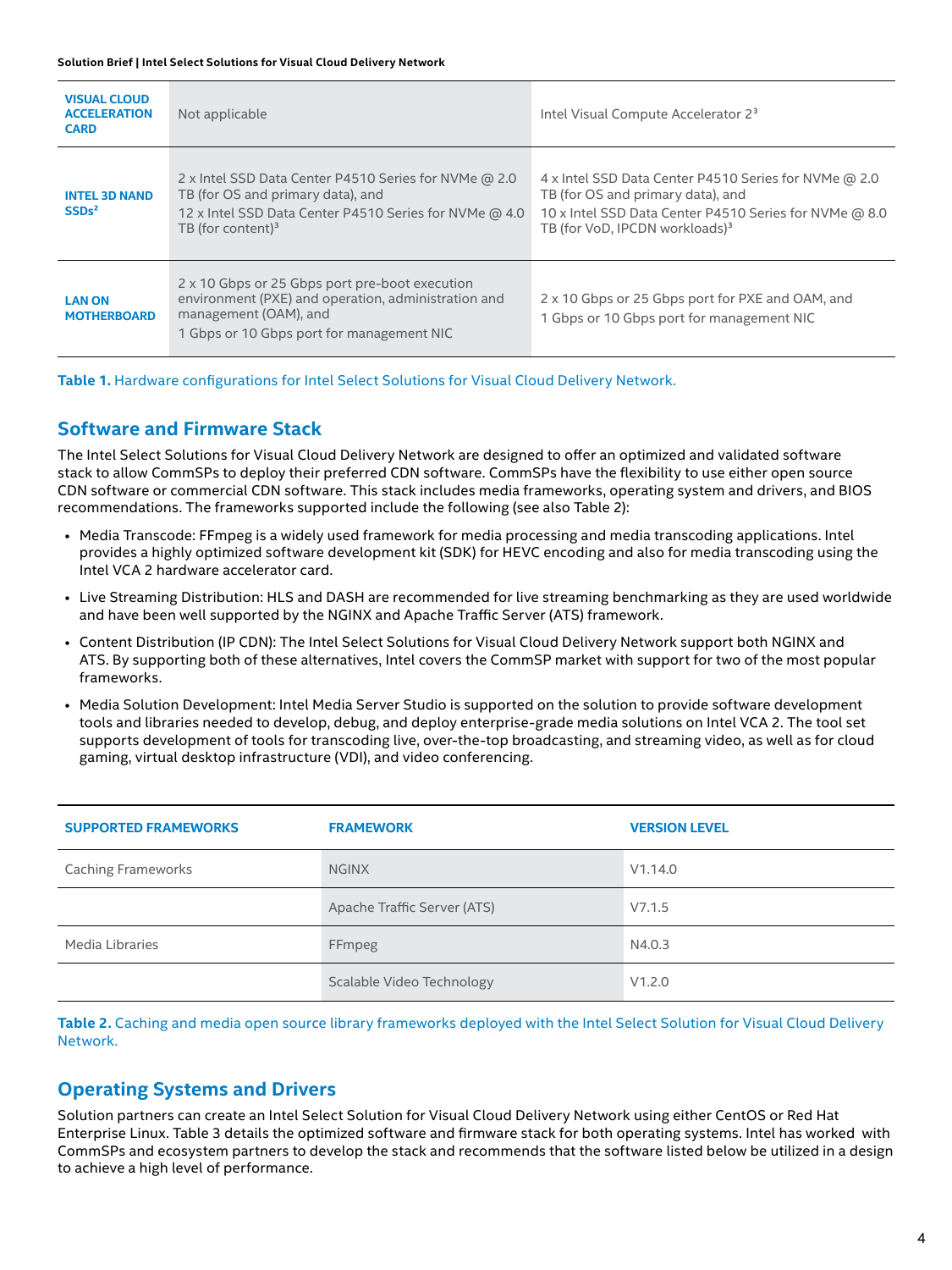#### **Solution Brief | Intel Select Solutions for Visual Cloud Delivery Network**

| <b>OPERATING SYSTEM,</b><br><b>SOFTWARE AND DRIVERS</b> | <b>CENTOS 7.6</b>                           | <b>RED HAT ENTERPRISE LINUX</b>       |
|---------------------------------------------------------|---------------------------------------------|---------------------------------------|
| Host OS                                                 | CentOS 7.6-kernel-3.10.0-957.5.1.el7.x86_64 | RHEL 7.6-kernel-3.10.0-957.el7.x86_64 |
| Libvirt                                                 | 4.5.0                                       | 4.5.0 <sup>4</sup>                    |
| QEMU                                                    | 2.10.0                                      | 2.10.0 <sup>4</sup>                   |
| Intel QAT                                               | 1.7-L.4.3.0-00033                           | 1.7-L.4.3.0-00033                     |
| CollectD                                                | 5.8                                         | 5.8 <sup>4</sup>                      |
| <b>NVMe</b>                                             | 1.0                                         | 1.0                                   |
| <b>DPDK</b>                                             | 18.11                                       | 18.11                                 |
| i40e                                                    | $2.3.2-k$                                   | $2.3.2 - k$                           |
| i40evf                                                  | $3.2.2-k$                                   | $3.2.2 - k$                           |
| ixgbe                                                   | 5.5.5                                       | 5.1.0-k-rh7.6                         |
| ixgbevf                                                 | 4.5.1                                       | 4.1.0-k-rh-7.6                        |

**Table 3.** Software stacks for Intel Select Solutions for Visual Cloud Delivery Network for both CentOS and Red Hat Enterprise Linux operating systems.<sup>5</sup>

Table 4 details the firmware and BIOS versions recommended for the Intel Select Solutions for Visual Cloud Delivery Network.

|                 | <b>INGREDIENT</b>                                                                                               | <b>SW VERSION DETAILS</b>                                     |
|-----------------|-----------------------------------------------------------------------------------------------------------------|---------------------------------------------------------------|
|                 | <b>BIOS</b><br><b>MCU</b>                                                                                       | SE5C620.86B.0D.01.0241 Release Date Nov 19'2018<br>0x04000010 |
|                 | Firmware for Intel Ethernet Server Adapter X520                                                                 | E68793-005 rev1 0                                             |
|                 | Intel Ethernet Network Adapter X722 Firmware                                                                    | v3.3 or later                                                 |
| <b>FIRMWARE</b> | Intel Ethernet Controller XXV710 Firmware<br>Intel Ethernet Controller XXV710 Dynamic Device<br>Personalization | v6.02 or later<br>GTPv1 or later                              |
|                 | Intel SSD Data Center P4510 Series for NVMe<br>Firmware                                                         | VDV10131                                                      |
|                 | Intel Optane DC SSD Firmware<br><b>DIMM Firmware</b>                                                            | NVMDIMMDriver: v01.00.00.3371<br>NVMDIMMHii: v01.00.00.3371   |

Table 4. BIOS and firmware stack.<sup>5</sup>

# **Verified Performance through Benchmark Testing**

To validate the performance of Intel Select Solutions for Visual Cloud Delivery Network, Intel has devised a series of key performance indicator (KPI) targets for both the base and the plus configurations. Table 5 highlights some of these KPI benchmarks.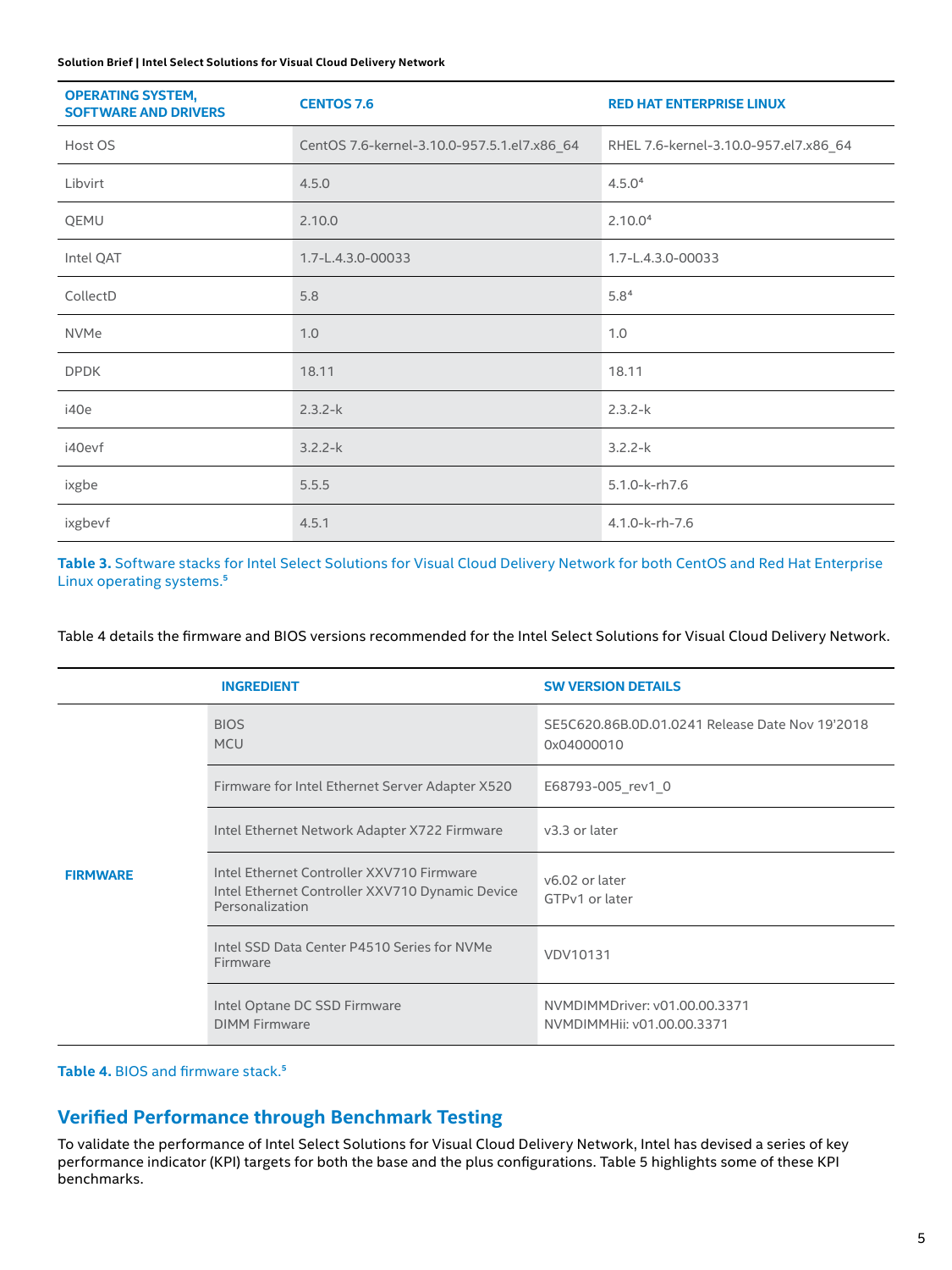#### **Solution Brief | Intel Select Solutions for Visual Cloud Delivery Network**

| <b>KEY KPI TARGETS</b>                                                                               |                                                               | <b>BASE CONFIGURATION<sup>6</sup></b>   | <b>PLUS CONFIGURATION?</b>                                                                                              |
|------------------------------------------------------------------------------------------------------|---------------------------------------------------------------|-----------------------------------------|-------------------------------------------------------------------------------------------------------------------------|
| Cryptographic and<br><b>Compression Operations</b><br>Performance with Intel QAT                     | Compression (compress and<br>verify) throughput <sup>9</sup>  | $24$ Gb/s                               | 54 $Gb/s$                                                                                                               |
|                                                                                                      | Encryption throughput <sup>10</sup>                           | $40$ Gb/s                               | 100 Gb/s                                                                                                                |
|                                                                                                      | RSA throughput <sup>11</sup>                                  | 100 K Ops/s                             | 100 K Ops/s                                                                                                             |
| OpenSSL Performance<br>(PKE operation with 1<br>thread)                                              | Software 1 thread                                             | 1 K signs/s                             | 1 K signs/s                                                                                                             |
|                                                                                                      | Utilizing Intel QAT                                           | 100 K signs/s                           | 100 K signs/s                                                                                                           |
| Open SSL Performance<br>(AES128-CBC-HMAC-SHA1<br>operation with 8 threads<br>with 16 KB packet size) | Utilizing Intel QAT                                           | $40$ Gb/s                               | $100$ Gb/s                                                                                                              |
| IP over Cable Data Network<br><b>NGINX Performance</b>                                               | HTTPS (in memory)                                             | 30 K req/s with 4 K users <sup>12</sup> | 30 K req/s with 5 K users <sup>12</sup>                                                                                 |
|                                                                                                      | HTTPS (in SSD)                                                | 28 K req/s with 4 K users <sup>12</sup> | 30 K req/s with 5 K users <sup>12</sup>                                                                                 |
| Video Transcoding<br>Performance                                                                     | H.264 to H.264 (1080 pixels, 30<br>frames per second)         | 12 streams                              | 20 streams                                                                                                              |
|                                                                                                      | H.265 to H.265 (1080 p, 30 fps)                               | 12 streams                              | 16 streams                                                                                                              |
|                                                                                                      | H.264 to H.264 (1080 p, 30 fps)<br>using Intel VCA 2          | Not applicable                          | 48 streams                                                                                                              |
|                                                                                                      | H.265 to H.265 (1080 p, 30 fps)<br>using Intel VCA 2          | Not applicable                          | 9 streams                                                                                                               |
| Video Streaming<br>Performance                                                                       | H.264 (1080 p, 30 fps) VoD video<br>streaming (HLS in memory) | 25 video streams                        | 27 video streams                                                                                                        |
|                                                                                                      | H.264 (1080 p, 30 fps) VoD video<br>streaming (HLS in SSD)    | 20 video streams                        | 22 video streams                                                                                                        |
| <b>Business Value of the Plus</b><br>Configuration                                                   |                                                               |                                         | 2.25 times increase in Intel<br>QAT compression throughput,<br>2.5 times increase in Intel QAT<br>encryption throughput |

**Table 5.** Key benchmark requirements.

# **Conclusion**

CDN services are a rapidly growing market opportunity, and the evolution to virtualized CDN platforms gives CommSPs new capabilities and business models. To help their partners develop and deploy these services, Intel and its solution definition partners have specified the Intel Select Solutions for Visual Cloud Delivery Network that deliver workload-optimized performance for a wide range of CDN use cases built on the 2nd generation Intel Xeon Scalable processors. For more information on the Intel Select Solutions for Visual Cloud Delivery Network, and other Intel Select Solutions, visit the Intel Select Solutions page on the Intel Builders website: <https://builders.intel.com/technologies/IntelSelect>.